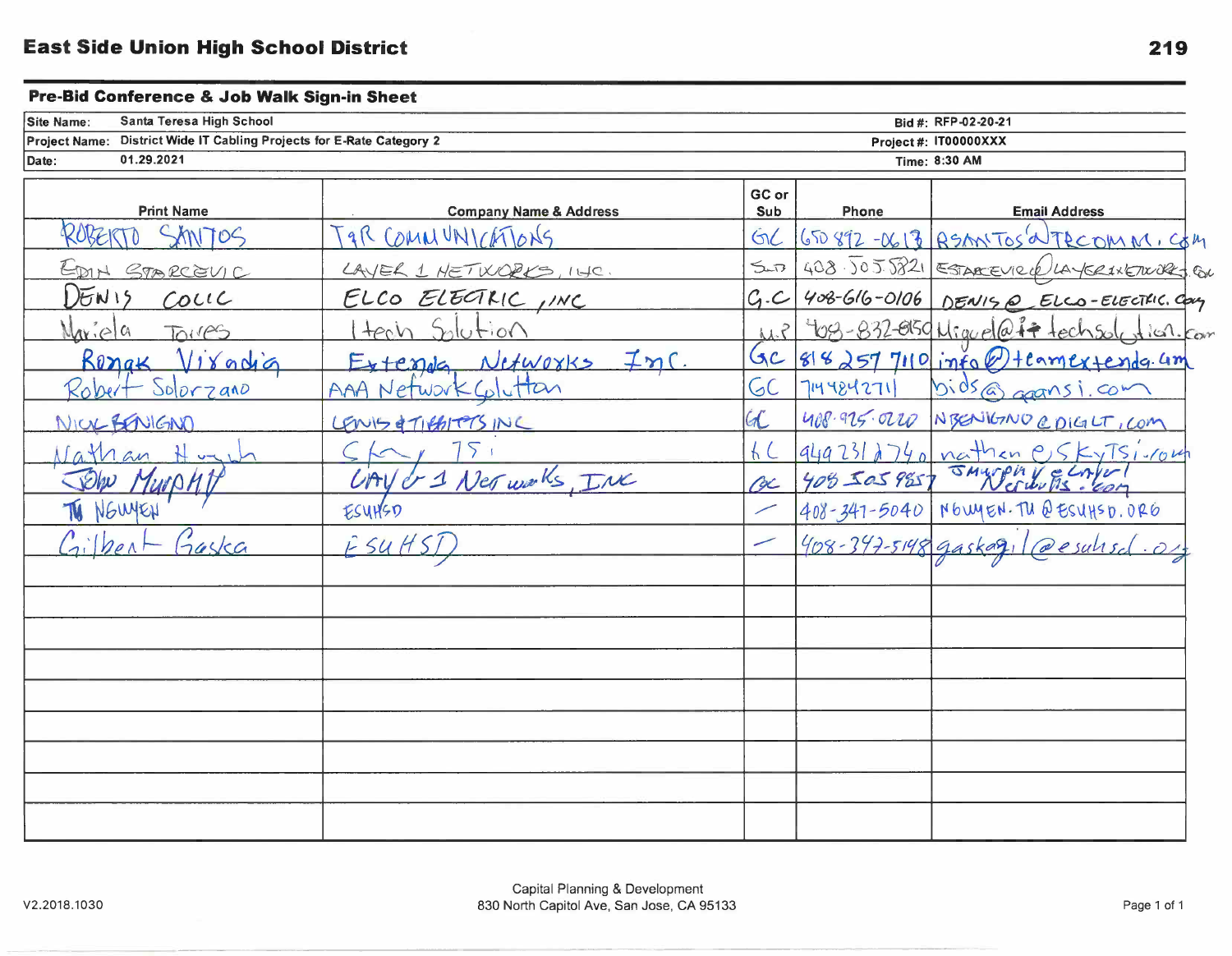## Pre-Bid Conference & Job Walk Sign-in Sheet

| Oak Grove High School<br>Site Name:                                             |                                          |              | Bid #: RFP-02-20-21   |                                        |  |
|---------------------------------------------------------------------------------|------------------------------------------|--------------|-----------------------|----------------------------------------|--|
| District Wide IT Cabling Projects for E-Rate Category 2<br><b>Project Name:</b> |                                          |              | Project #: IT00000XXX |                                        |  |
| 01.29.2021<br>Date:                                                             |                                          |              |                       | Time: 3:30 AM   0: 00 AM               |  |
| <b>Print Name</b>                                                               | <b>Company Name &amp; Address</b>        | GC or<br>Sub | Phone                 | <b>Email Address</b>                   |  |
| EDILY STAREVIC                                                                  | LAYER 1 NETWORKS, 140, 5521 Ryper ST. ST | 700          | 408.505.5821          | ESTARCEVIC/DLAYER 1+1ETWORKS, COLY     |  |
| DENIS CULIC                                                                     | ELCO ELECTRIC, INC                       | G.C          |                       | 403-616-0106 DEMSC ELCO-ELECTRIC. CUM  |  |
| NICK BENIGNO                                                                    | LENIS & TIBBITIS INC                     |              | 408-975-0720          | NGENILAND COIGLE, COM                  |  |
| Rongk $118GMS$                                                                  | Extends Netwirks In1.                    |              |                       | G.r. 818-257-7110 info@teamextendalon  |  |
| Ruber<br>500200                                                                 | $K$ Solutions<br>Wor                     | GC           | 7144842711            | bids @gagnsi.com                       |  |
| Mariela<br>Torre S                                                              | Solution<br>$+$ $\rho$                   | <b>U.T</b>   |                       | 408-832-8150 Wiquel@i-techsolutionscom |  |
| athan Hugh                                                                      | TS1                                      | FC           | 4492312740            | nothaneskytsivon                       |  |
| $N$ ( $p5$                                                                      | OMMUN<br>$\omega$<br>$\mathcal{T}$       | GC           | 6508970613            | BSGNITUS @ TREQUIER. Can               |  |
| NGUYEN                                                                          | ESUHSD                                   |              |                       | 408-347-5040 NEWEN. THE ESYHSD. ORG    |  |
| Gaska                                                                           | ESU(15)                                  | ╱            |                       | $908-347-5148$ gaskagile esc           |  |
|                                                                                 |                                          |              |                       |                                        |  |
|                                                                                 |                                          |              |                       |                                        |  |
|                                                                                 |                                          |              |                       |                                        |  |
|                                                                                 |                                          |              |                       |                                        |  |
|                                                                                 |                                          |              |                       |                                        |  |
|                                                                                 |                                          |              |                       |                                        |  |
|                                                                                 |                                          |              |                       |                                        |  |
|                                                                                 |                                          |              |                       |                                        |  |
|                                                                                 |                                          |              |                       |                                        |  |
|                                                                                 |                                          |              |                       |                                        |  |
|                                                                                 |                                          |              |                       |                                        |  |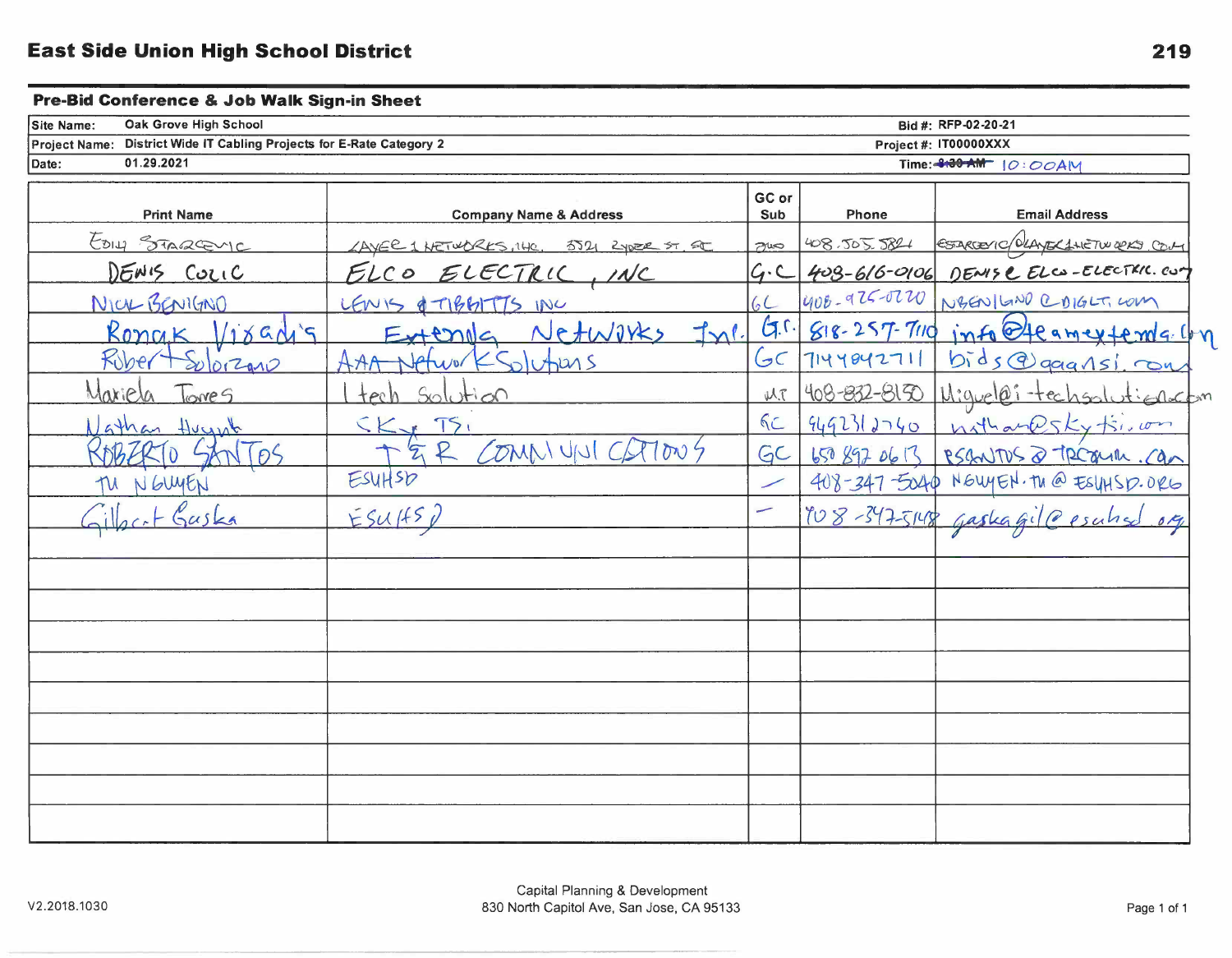## Pre-Bid Conference & Job Walk Sign-in Sheet

| <b>Site Name:</b>    | Piedmont Hills High School                                     | Bid #: RFP-02-20-21                 |
|----------------------|----------------------------------------------------------------|-------------------------------------|
| <b>Project Name:</b> | <b>District Wide IT Cabling Projects for E-Rate Category 2</b> | --------<br>Project #: $ITO0000XXX$ |
| Date:                | 01.29.2021                                                     | Time: 8:30-AM-<br>_________         |

| <b>Print Name</b>                   | <b>Company Name &amp; Address</b> | GC or<br>Sub   | Phone              | <b>Email Address</b>                                                                       |
|-------------------------------------|-----------------------------------|----------------|--------------------|--------------------------------------------------------------------------------------------|
| Robert Solorzanu                    | AAA Network Solution              | $\infty$       | 7144842711         | bioggagansi.com                                                                            |
| NICK BENIGNO                        | LENIS & TIGHTTS IN                | COC            | $100 - 975 - 0000$ | MET NSENIUNE DILILT. COM                                                                   |
| $R$ ongk $V$ $\delta$ a $\Lambda$ ) | Extender Networks Inf.            |                |                    | $G.C.$ $g162577110$ info $\theta$ teamextenda. Com                                         |
| ROFERTO SANTOS                      | TER COMMUNICST IONS               | GC             |                    | 650 8920613 REMATOS @TROMM.COM                                                             |
| Nathan Huyw                         | SKyF1                             | C              |                    | $9492712740$ nathane $554715.4049$                                                         |
| Mariela Townes                      | Solution<br>kosh                  |                |                    | MP 408-832-850 Miquel@i-techsolationcom                                                    |
| EDIH STARCEVIR                      | LITER 1 KETWORKS                  |                |                    |                                                                                            |
| DENIS COLIC                         | ELCO FLECTRIC. INC                | C <sub>t</sub> |                    | 2000 408 505 5821 ESARCEUX DIANTELLETWERS.COM<br>2.C 40B-616 0106 DENISO ELCO ELECTRIC.com |
| TU NOWYEN                           | ESUHSD                            |                |                    |                                                                                            |
| Silbert Gasha                       | E5U15D                            |                |                    | $ 408 - 217 - 5 + 198$ gas/2017/10 extrst 210                                              |
|                                     |                                   |                |                    |                                                                                            |
|                                     |                                   |                |                    |                                                                                            |
|                                     |                                   |                |                    |                                                                                            |
|                                     |                                   |                |                    |                                                                                            |
|                                     |                                   |                |                    |                                                                                            |
|                                     |                                   |                |                    |                                                                                            |
|                                     |                                   |                |                    |                                                                                            |
|                                     |                                   |                |                    |                                                                                            |
|                                     |                                   |                |                    |                                                                                            |
|                                     |                                   |                |                    |                                                                                            |